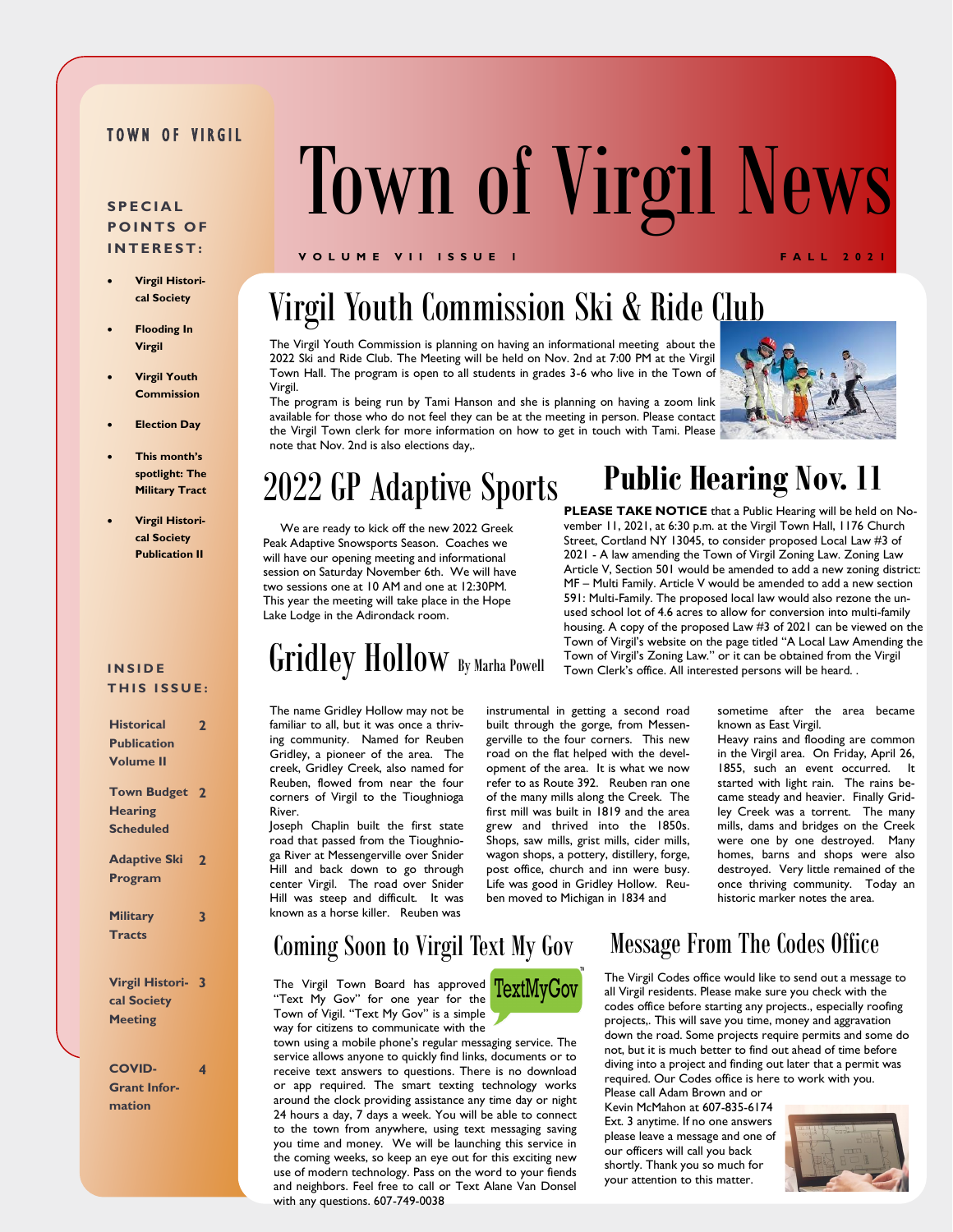#### **P A G E 2**

*"The Virgil Historical Society publication "Virgil Stories" was a huge success that a second volume is being printed as you read this."* 



*"These are not everyday events. That day showed great partnership between all the agencies involved. efficient manner."* 

### Virgil Historical Publication Virgil Stories Volume II

The Virgil Historical Society publication "Virgil Stories" was such a huge success that a second volume is being printed as you read this. They will be on sale soon for \$25.00 each (shipping will be an extra charge. )

There are still few copies of Volume I available in the Virgil Town Clerk's office. They are selling for \$20.00 each.

Contact the Virgil Town Clerk at 607-835-6174 ext. 2, if you wish to reserve a copy of either



### October 26 2021 Not an Ordinary Day

On October 26th 2021 the Virgil Supervisor had to declare a State of Emergency due to flooding roads though out the town of Virgil. Many roads were deemed dangerous and unpassable. Our highway department was very busy clearing out debris from the creeks and rivers in at attempt to slow the flooding. To make matters worse there was a fuel delivery truck roll over on Route 392. At approximately 10:16 AM the Virgil Fire Department along with the Dryden Ambulance and CCSD were dispatched due to the accident. When the volunteer fire department arrived they found the truck had several puncture holes due to the crash and product was spilling out.



Cortland County Hazmat/Cortland City Fire was requested upon arrival. The driver had self-extricated and was with a bystander. Dryden Ambulance arrived shortly after and provided care and transport.

At 10:24. Virgil Fire personnel deployed a portable pond to catch as much of the leaking fuel as possible. In addition, absorbent booms, pads, speedy dry were deployed to contain as much of the spilling fuel. It was estimated that the truck was carrying 2500 gallons of fuel oil at the time of the crash.

City Fire 262 arrived at 10:29 to assist. Cortland City Fire Hazmat was able to pump off the initial catch basin into 55 gallon drums and brought additional speedy dry, booms and pads to try and prevent as much runoff into the wetland/creek along that portion of Route 392.

NYS DEC spill response was requested as additional manpower. Supplies was requested from Dryden, Cortlandville and Harford, State DOT, Virgil Highway, Lapeer Highway, Dryden Highway.

Approximately two 10-wheelers of sand was brought in by the local Town highway crews. Sand was brought in to create containment berm along with pads and booming efforts.

Vacuum trucks for cleanup were brought in by the DEC to clean up the spilled fuel. Upon their arrival at approximately 11:54 Cortland Hazmat / Firefighters drilled holes into the tank to allow for the vacuum truck to remove remaining product from the delivery truck. By around 1pm the tow crews from Moreys and CNY began the removal of the truck after the fuel had been pumped out.

It was discovered that fuel had made its way into the swamp and the DEC and cleanup contractors began the process of trying to contain it. Cortland Fire and Virgil Fire personnel went down to Daisy Hollow and West Meeting House roads to deploy hard booms to try and catch and contain as much fuel as possible.

The scene was turned over to the DEC, NYSDOT and clean up contractors around 2:45 pm. Route 392 was reopened at approximately 5:20 pm.

These are not everyday events. That day showed great partnership between all the agencies involved. This incident could have been much worse without every agency working together from local, state, and private agencies in a timely and efficient manner.

Thanks to all who assisted, Cortland Fire Hazmat and Swift Water Team, Dryden Fire, Dryden Ambulance, Harford Fire, Cortlandville Fire, Lapeer Highway, Dryden Highway, Virgil Highway, Cortland County Sheriff's Office, NYS DEC Spill Response, NYSP Commercial Vehicle, NYS DOT Commercial Vehicle, CNY Towing, Moreys Towing, Cortland County 911, TR Environmental, and the bystander who stopped to help initially, and anyone else who may have been forgotten. It truly was a team effort. Written By Fire Chief Adam Brown

### 2022 Town Budget Hearing Scheduled: Nov. 11th

The Town Board has been working hard on completing the Town's 2022 budget. They held a series of workshops that were open to the public. Thank you to all who attended the budget workshops.

The budget determines the tax levy for the coming year. The board has done an amazing job at keeping the towns portion of the budget low. Town Taxes will be going down by a slight percent next year. There are copies of the proposed budget available for preview in the Town Clerks office and online at www.VirgilNY.org. A public budget hearing will be held on Nov. 11th at 6:30 PM. The board will listen to input from you at the hearing. After the public hearing the board will then vote the final budget.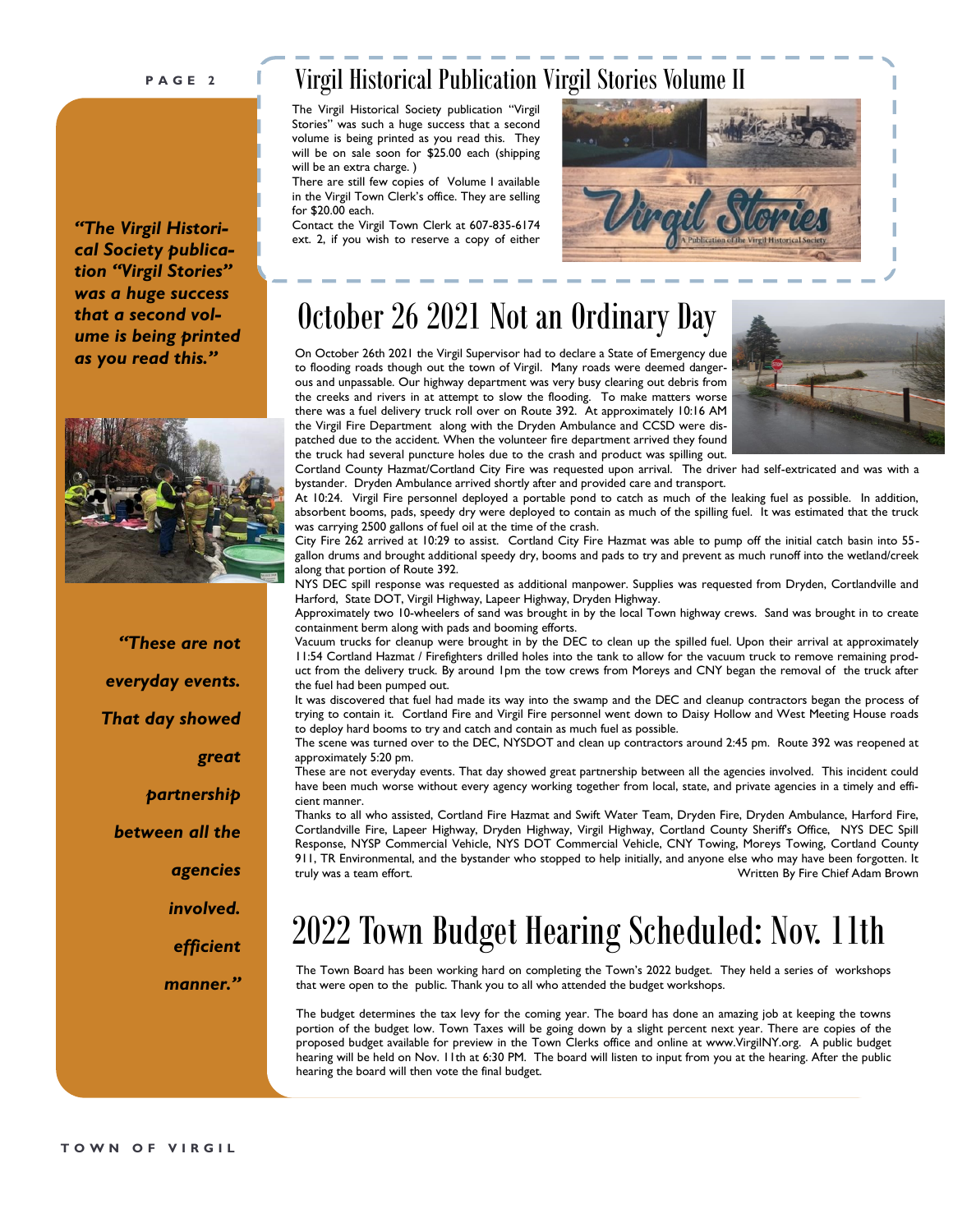### Election Day: Tuesday November 2nd

Election Day is just around the corner. Polls will be open at the Virgil Town Hall on November 2nd 2021 from 6:00 AM– 9:00 PM. There are several local positions up for election this year, these include: State Supreme Court Justice 6th District (14 year term) , County Coroner ( 4 year term) , Town Supervisor (2 year term), Town Clerk/ Collector (2 year term), Town Justice (4 year term), Two Town Council Members (4 year term) and Superintendent of Highways (4 year term). There are also five propositions on the ballot this year. A Sample Ballot is available on the front page of the Virgil Town Website at www.VirgilNY.org and on the Cortland County Board of Elections website.



### This month's spotlight: The Military Tract By Val Ross

After the Revolutionary War, 2 million acres of unsettled territory in upstate New York were marked off as a reward to compensate war soldiers from New York state. This area encompassed all or part of what is now Cayuga, Cortland, Onondaga, Oswego, Schuyler, Seneca, Tompkins, and Wayne Counties. The state legislature passed a General Act on May 10, 1784 "to encourage the settlement of the waste and unappropriated lands within this state." Initially, soldiers were promised 100 acres, but this was not enough of a draw to encourage needed enlistees. Therefore, they increased the land amount to 600 acres and drew up townships of 100 lots of 600 acres each. The map above shows how they did it: with a ruler. Lots were drawn randomly in 1791 (though one guesses there was some bribery and favoritism for the best plots) and assigned to veterans. We recall that the very first State Road went through Virgil around 1794, so we can understand that the 600 acre plot of land awarded to veterans in the Virgil area and surroundings in 1791 was largely wilderness territory that was difficult to access. Many had no interest in pioneering, and sold their plots outright. Others labored up the Tioughnioga River or cut paths through the forest to find their land. New York State gave a deadline of 1799 for an owner to settle on his claim. If there was no evidence that the owner had made improvements and settled on the land by 1799, it was forfeited back to the state of New York.

Towns were given classical names, supposedly by a Columbia classics scholar named Robert Harpur, a clerk in the office of the New York Surveyor General, Simeon DeWitt. We are well aware of all of the Greek and Roman references in our towns, but it's interesting to list them all and remember for whom they were named. The town that has grown the largest is Cicero (31,632 people) and the one that stayed the smallest is Fabius (352).

- **Lysander** (pop 21,800)—Spartan Admiral who defeated the Athenians at the Hellespont
- **Hannibal** (555)—Carthaginian general often said to be the greatest military tactician ever
- **Cato** (2537)—Roman soldier, statesman, historian
- **Brutus** (4464)—statesman, orator, assassin of Julius Caesar
- **Camilius** (24,167)—soldier and statesman in Rome
- **Cicero** (31,632)—lawyer, scholar, philosopher, orator in Rome
- **Manlius (**4704)—Roman consul, fought for months in a small garrison in Rome
- **Aurelius** (2792)—Roman emperor, philosopher
- **Marcellus** (6210)—Roman consul, military leader who conquered Syracuse
- **Pompey(**7080)—Roman general and statesman
- **Romulus (**4310)—legendary first King of Rome, suckled by a wolf
- **Scipio(**1713)—Roman general and consul, defeated Hannibal
- **Sempronius** (895)—member of noble house of Rome
- **Tully** (2738)—an alternate name for Cicero. Marcus Tullius Cicero.
- **Fabius** (352)—Roman statesman and general, engaged in guerilla warfare by attacking enemy supply lines.
- **Ovid** (602)—Roman poet
- **Milton** (1403)—English poet and intellectual in the 1600s
- **Locke (**1951)—English philosopher in the 1600s
- **Homer** (3291)—Greek poet, wrote the Iliad and Odyssey
- **Solon** (1079)—Greek statesman and poet
- **Hector** (4854)—Trojan prince in mythology
- **Ulysses** (4900)—Roman name for Odysseus, hero of Greek literature
- **Dryden** (14,435)—English poet and playwright in 1600s
- **Virgil** (2401)—Roman poet (Publius Vergilius Maro)
- **Cincinnatus** (1056)—Roman statesman and military leader
- **Junius** (1471)—semi-legendary founder of Roman republic
- **Galen (**4290)—Greek physician & phoso pher
- **Sterling** (3040)—Scottish-American Revolutionary War hero who allowed Washington and his troops to escape from the Battle of Long Island

Each town consisted of 100 lots, with 6 being reserved for church, school, and other public works. There were 2,090 New York men entitled to these lots. Enlisted privates and NCOs were granted 600 acres. Officers were granted more land, up to 2000 acres. Owners had to either pay 48 shillings to New York State for a

required survey, or they could forfeit 50 acres back to the state.

This is noted on old survey maps as "Survey 50 acres of a Great Lot." Many Revolutionary War soldiers also took advantage of another 100-acre plot of land in other states granted by the Continental Congress. If they took both offers, they were required to forfeit back 100 acres of the southeast corner of their New York plot to the state. This is noted on old survey maps as "the State's 100 acres." Towns were in legal existence on the date of the first town meeting during which officers were elected. For Virgil, this was 1792.

The original mark-off of territory to be granted to war veterans included Indian lands. Many years were spent in "negotiations" with the Onondaga and Cayuga tribes, and an eventual "agreement" was reached on Reservation territory in 1789. I put those terms in quotes because I am sure we are all aware there was unfairness, deceit, force, and treachery involved with taking the Indian lands. That would be another essay, I'm sure.

I often think about the man who was awarded the 600 acres on part of which my log cabin now sits. What were his thoughts when he poled laboriously up the Tioughnioga to look at it? I am guessing his heart sank when he saw the steep cliffs and waterfalls and dug his shovel into soil that has more rocks than dirt. Maybe that was counterbalanced by having river-edge property and proximity to the new State Road, abundant deer, turkey, and bear, and a ready supply of lumber. You can look up the original owners of the 600 acre plots in "The Balloting Book and Other Documents Relating to Military Bounty Lands in the State of New York." The old maps have the boundaries of the original plots. Virgil is township #24. My house sits on lot 39, originally awarded to William Warren. He was a corporal in the 2nd New

York Regiment. I don't see his name in any of the early writings about the Town of Virgil, so he probably sold off his land early. Maybe he never did come up to inspect it, but I like to think he did, with a copy of Virgil's Aeneid in hand.